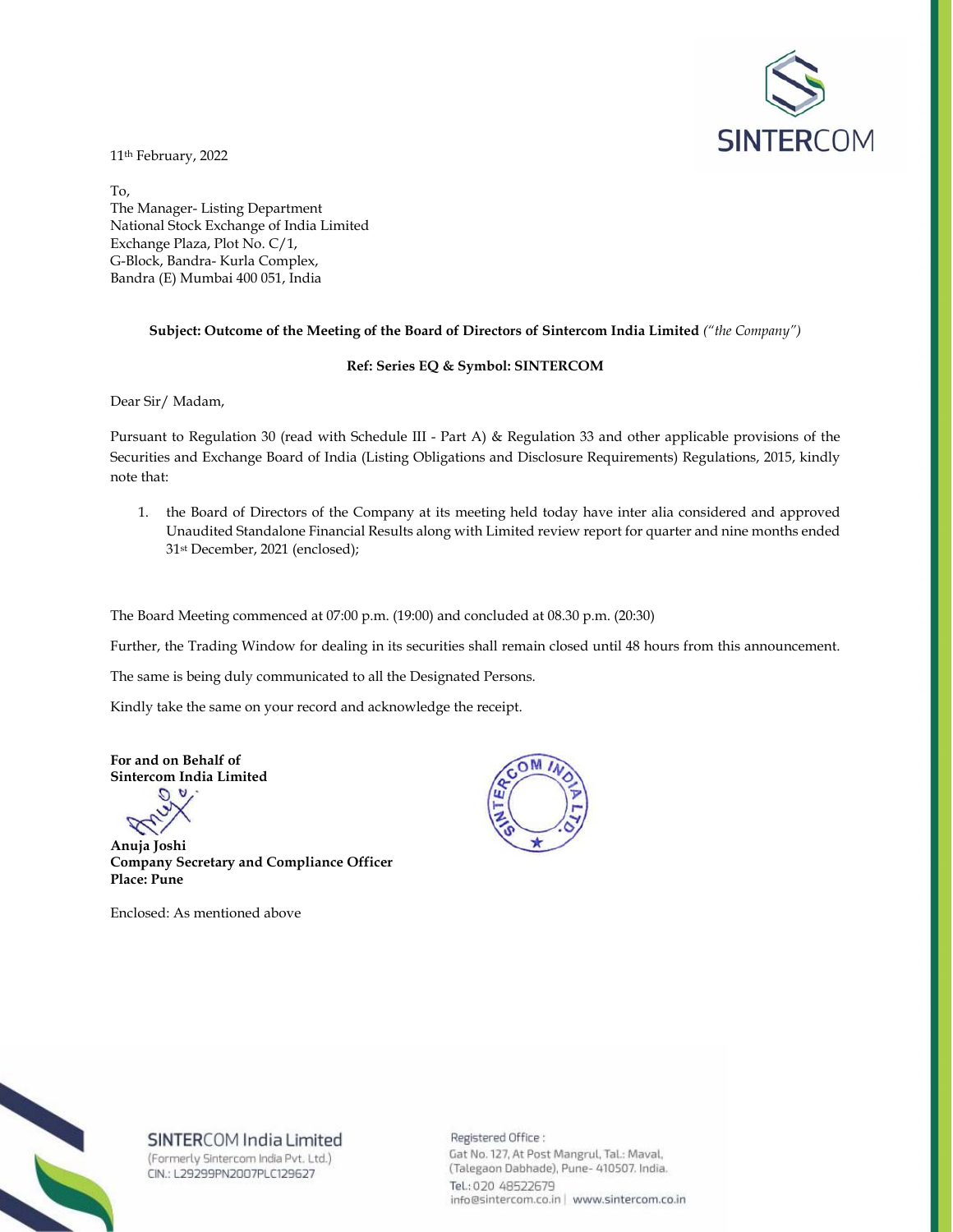# KIRTANE & PANDIT LLP

Independent Auditor's Review Report on Unaudited Financial Results of Sintercom India Limited for quarter and nine months ended December 31, 2021 (Pursuant to the Regulation 33 of the SEBI (Listing Obligations and Disclosure Requirements) Regulations, 2015 (as amended)

**Το The Board of Directors Sintercom India Limited** 

- $1.$ We have reviewed the accompanying statement of unaudited financial results of Sintercom India Limited (the "Company") for the quarter and nine months period ended December 31, 2021 ("the Statement"), being submitted by the Company pursuant to the requirement of Regulation 33 of the SEBI (Listing Obligations and Disclosure Requirements) Regulations, 2015, as amended.
- This statement which is the responsibility of the Company's Management and approved by the  $2.$ Company's Board of Directors, has been prepared in accordance with the recognition and measurement principles laid down in Indian Accounting Standard 34 "Interim Financial Reporting" ("Ind AS 34") prescribed under Section 133 of the Companies Act, 2013 as amended, read with relevant rules issued thereunder and other accounting principles generally accepted in India. Our responsibility is to express a conclusion on these financial statements based on our review.
- 3. We conducted our review of the Statement in accordance with the Standard on Review Engagements (SRE) 2410 "Review of Interim Financial Information Performed by the Independent Auditor of the Entity", issued by the Institute of Chartered Accountants of India. This Standard requires that we plan and perform the review to obtain moderate assurance as to whether the financial statements are free of material misstatement. A review is limited primarily to inquiries of company personnel and analytical procedures applied to financial data and thus provides less assurance than an audit. We have not performed an audit and accordingly, we do not express an audit opinion.



Kirtane & Pandit LLP **Chartered Accountants** Pune | Mumbai | Nashik | Bengaluru | Hyderabad | New Delhi Regd. Office: 5<sup>th</sup> Floor, Wing A, Gopal House, S.No. 127/1B/1, Plot A1, Opp. Harshal Hall, Kothrud, Pune - 411 038, India | Tel: +91 20-67295100 / 25433104 www.kirtanepandit.com | Email : kpca@kirtanepandit.com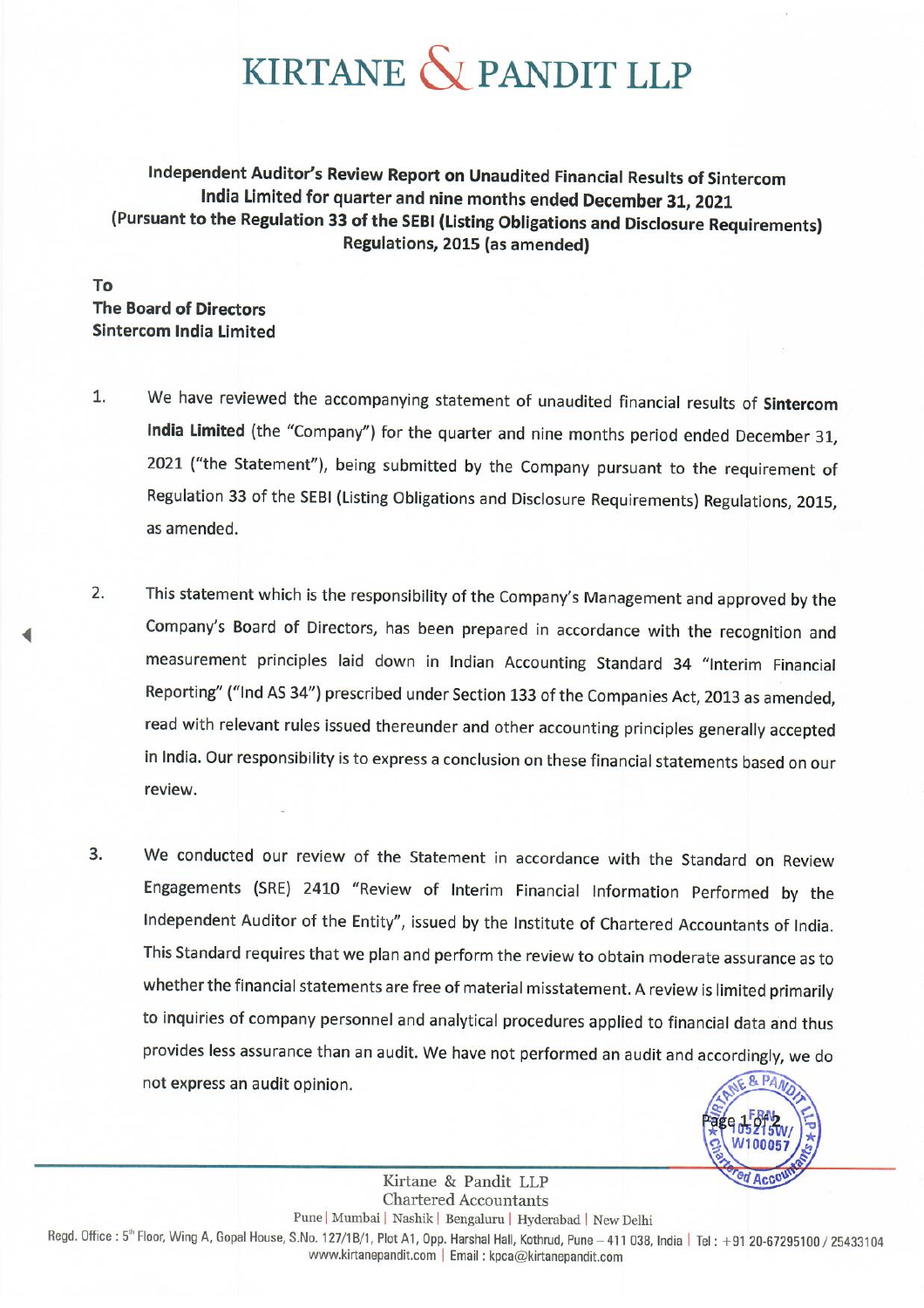Based on our review conducted as above, nothing has come to our attention that causes us to  $4.$ believe that the accompanying Statement prepared in accordance with applicable accounting standards and other recognized accounting practices and policies has not disclosed the information required to be disclosed in terms of Regulation 33 of the SEBI (Listing Obligations and Disclosure Requirements) Regulations, 2015 including the manner in which it is to be disclosed, or that it contains any material misstatement.

**For Kirtane & Pandit LLP Chartered Accountants** Firm Registration No.105215W/W100057

& PAN

FRN 105215W

W100057

Accou

# $\alpha + 1$

**Parag Pansare** Partner Membership No.: 117309

**UDIN: 22117309ABMGUM1809** 

Pune, February 11, 2022

Kirtane & Pandit LLP **Chartered Accountants** 

Page 2 of 2